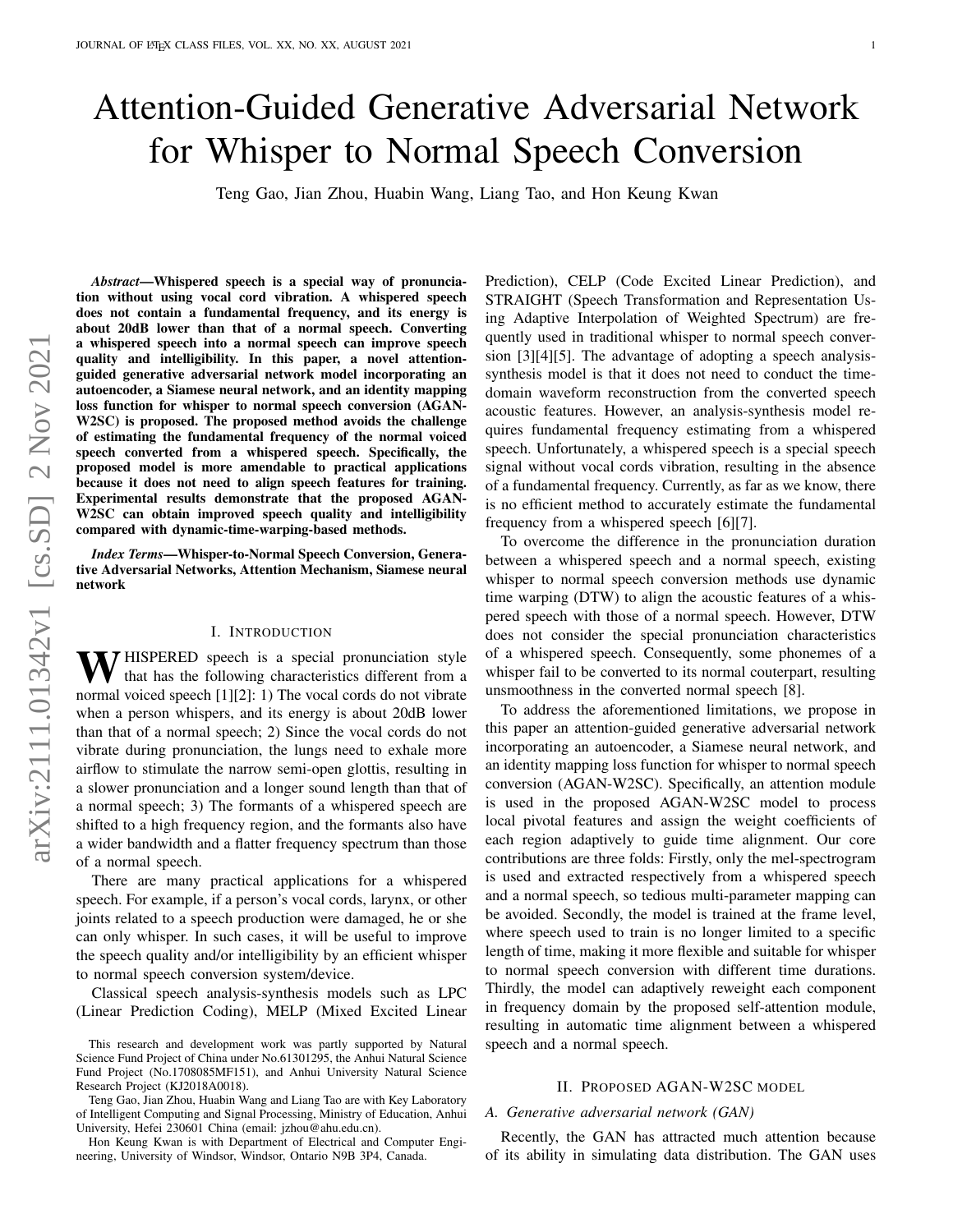game theory to update network weights alternately between the generator and discriminator [\[9\]](#page-4-8).

In this paper, the relationship between a source whispered speech and a target normal speech is modeled by an "encoderdecoder" block realized by two multi-layer convolutional neural networks to construct the generator part of the GAN, and a multi-layer convolutional network is used to realize the discriminator part of the GAN.

Suppose A denotes a source whispered speech spectrum feature vector,  $\boldsymbol{B}$  denotes a target normal speech spectrum feature vector, the generator and the discriminator in the GAN are denoted by G and D respectively, and let  $B' = G(A)$  be the normal speech spectrum feature generated by the generator G. After feature extraction and dimension reduction of speech feature, a fully connected layer is adopted at the output of the multilayer convolutional network to output the tag value (Real/Fake), the proposed attention-guided generative adversarial network for whisper to normal speech conversion (AGAN-W2SC) is shown in Figure [1.](#page-1-0) Table [I](#page-1-1) lists the configuration of generator with "encoder-decoder" architecture.



<span id="page-1-0"></span>Fig. 1. Proposed AGAN-W2SC model.

TABLE I CONFIGURATION OF GENERATOR

<span id="page-1-1"></span>

| Layer Name             | Kernel         | Input                                                   | Output                      |
|------------------------|----------------|---------------------------------------------------------|-----------------------------|
| Encoder-conv1          | $3 \times 3$   | $(128 \times 12) \times 1$                              | $(128 \times 12) \times 64$ |
| Encoder-self-attention |                | $(128 \times 12) \times 64$                             | $(128 \times 12) \times 64$ |
| Encoder-padding        |                | $(128 \times 12) \times 64$                             | $(128 \times 14) \times 64$ |
| Encoder-downsample     | $128 \times 3$ | $(128 \times 14) \times 64$                             | $(1 \times 12) \times 256$  |
| Encoder-downsample     | $1 \times 9$   | $(1 \times 12) \times 256$                              | $(1 \times 6) \times 256$   |
| Encoder-downsample     | $1 \times 7$   | $(1 \times 6) \times 256$                               | $(128 \times 12) \times 64$ |
| Decoder-upsample       | $1 \times 7$   | $(1 \times 6) \times 256$<br>$(1 \times 3) \times 256$  | $(1 \times 6) \times 512$   |
| Decoder-upsample       | $1 \times 9$   | $(1 \times 6) \times 512$<br>$(1 \times 12) \times 256$ | $(1 \times 12) \times 512$  |
| Decoder-upsample       | $128\times1$   | $(1 \times 12) \times 512$                              | $(128 \times 12) \times 1$  |

#### *B. Self-attention module*

Different from conventional normal-to-normal voice conversions [\[10\]](#page-4-9), the pronunciation speed of a whispered speech is different from a normal voiced couterpart. To tackle this issue, existing whispered speech conversion methods adopt a DTW algorithm to perform feature alignment. However, the converted normal speech obtained based on DTW exhibits a poor fluency. To address this problem, we configure a selfattention module [\[11\]](#page-4-10) in the generative adversarial network model to process the local pivotal features and assign the weight coefficients of each region adaptively to implicitly complete the time alignment.

The self-attention mechanism adopted in this paper is shown in Figure [2.](#page-1-2) The spectrum features after convolution from the previous hidden layer  $x$  is first transformed into two feature spaces, i.e.,  $f$ ,  $g$  to calculate the attention, where  $f = W_f x$ ,  $g = W_g x$ , we multiply  $f^T$  by g and do softmax to get the attention coefficient  $\beta$ . At the same time, the hidden layer x performs another convolution operation to get feature space h, where  $h = W_h x$ , and then we multiply h and  $\beta$  to get the initial attention feature maps. Finally, we perform convolution on initial attention feature maps to get self-attention feature maps o. Note that the attention module is only used in the first encoder convolution layer of the generator and its configuration can be seen in Table [II.](#page-1-3)



<span id="page-1-2"></span>Fig. 2. Self-attention module with mel-spectrogram input.

TABLE II CONFIGURATION OF SELF-ATTENTION MODULE

<span id="page-1-3"></span>

| Layer Name          | Kernel       | Input                                                      | Output                       |
|---------------------|--------------|------------------------------------------------------------|------------------------------|
| Conv1               | $3 \times 3$ | $(128 \times 12) \times 1$                                 | $(128 \times 12) \times 64$  |
| Conv2               | $1 \times 1$ | $(128 \times 12) \times 64$                                | $(128 \times 12) \times 16$  |
| Conv3               | $1 \times 1$ | $(128 \times 12) \times 64$                                | $(128 \times 12) \times 16$  |
| Matmul1             |              | $(128 \times 12) \times 16$<br>$16 \times (128 \times 12)$ | $1536 \times 1536$           |
| Softmax             |              | $1536 \times 1536$                                         | $1536 \times 1536$           |
| Conv4               | $1 \times 1$ | $(128 \times 12) \times 64$                                | $(128 \times 12) \times 128$ |
| Matmul <sub>2</sub> |              | $1536 \times 1536$<br>$(128 \times 12) \times 128$         | $1536 \times 128$            |
| Reshape             |              | $1536 \times 128$                                          | $(128 \times 12) \times 128$ |
| Conv <sub>5</sub>   | $1 \times 1$ | $(128 \times 12) \times 128$                               | $(128 \times 12) \times 64$  |

#### *C. Frame-level feature segmentation and speech conversion*

Existing whisper to normal speech conversion methods conduct time-aligning for training corpus utterance by utterance. However, this complex time-aligning process cannot describe the implicit correlation between successive frames. To address this issue, sub-spectrums from mel-spectrogram are extracted every 12 frames and sent to the conversion model for batch training.

To keep the continuity of the generated sub-melspectrogram and make the synthesized normal speech sound more natural, we adopt a Siamese network [\[12\]](#page-4-11)[\[13\]](#page-4-12) as shown in Figure [3](#page-2-0) to constrain each pair of sub-melspectrograms to keep its first-order differential transformation features unchanged, ensuring the continuity of the spliced melspectrogram.

To keep the potential features of interest invariant, the first order difference vectors of the source whisper and the target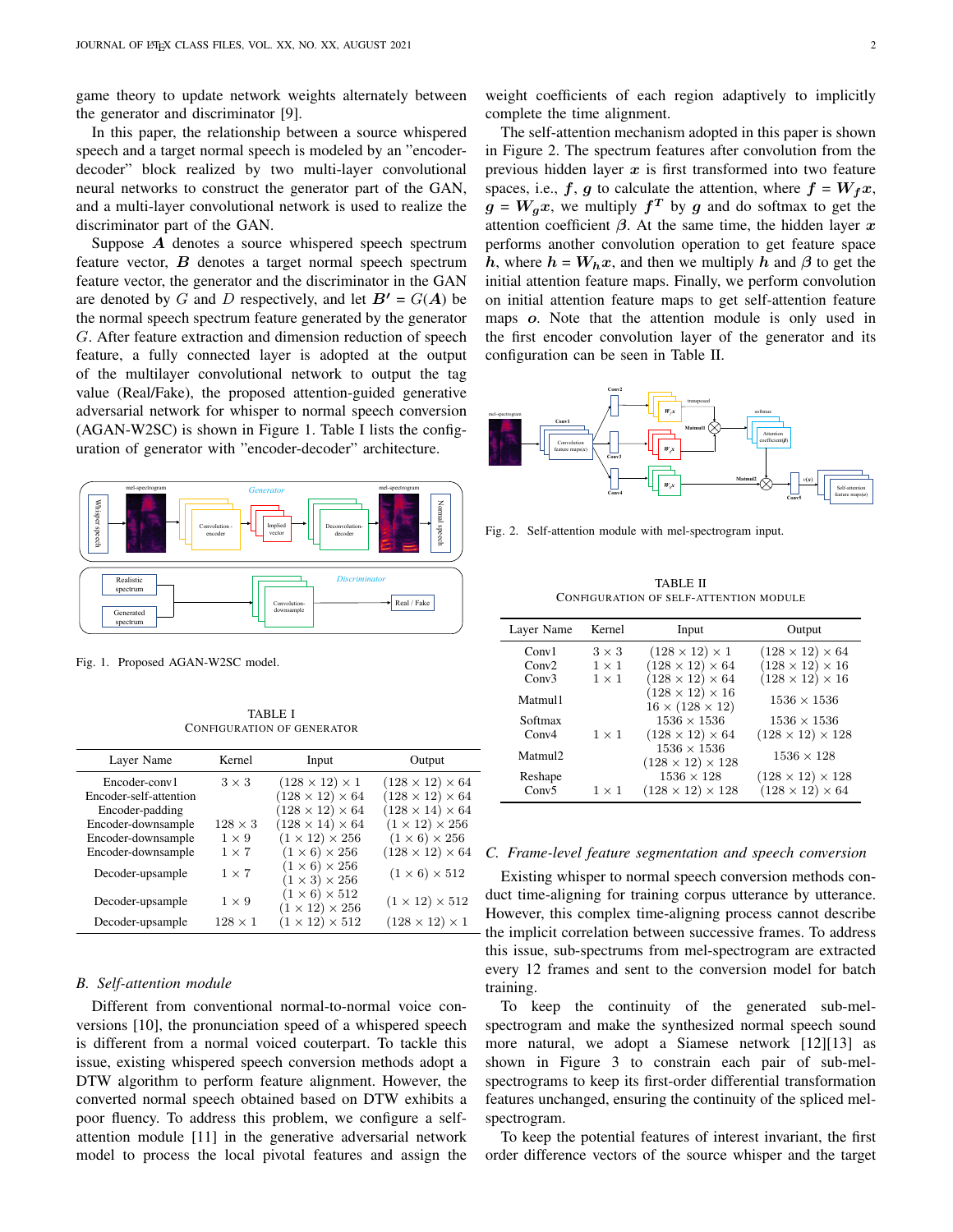

<span id="page-2-0"></span>Fig. 3. Siamese network used for transformation vector constraints.

normal speech are projected respectively to a low-dimensional hidden space with the constraint defined by Eq. (1).

$$
L_{(G,S)} = E_{(a_1, a_2) \sim A} [\pi(t_{12}, t'_{12}) + ||t_{12} - t'_{12}||_2^2]
$$
 (1)

where

$$
t_{12} = S(a_1) - S(a_2)
$$
  

$$
t'_{12} = S(G(a_1)) - S(G(a_2))
$$
  

$$
\pi(t_{12}, t'_{12}) = \frac{t_{12} \cdot t'_{12}}{\|t_{12}\| \|t'_{12}\|}
$$

In Eqs. (1) and (2), S denotes Siamese neural network,  $a_1$  and  $a_2$  are two different parts arbitrarily selected from the segmented mel-spectrogram,  $\delta$  is a fixed value. With Eq. (2)  $[14][15]$  $[14][15]$ , *S* encodes sub-mel-spectrogram so that in latent space each implied vector must be at least a predetermined fixed value  $\delta$  apart from every other vector, avoiding the network from collapsing into a trivial function.

$$
L_S = E_{(\mathbf{a_1}, \mathbf{a_2}) \sim \mathbf{A}} \max(0, (\delta - \|\mathbf{t_{12}}\|_2))
$$
 (2)

In addition, since traditional generative adversarial networks do not impose any constraint on a specific data information, the converted normal speech may lose some semantic information. To embedding more semantic information of the source whisper in the generated normal speech, the identity mapping loss [\[16\]](#page-4-15)[\[17\]](#page-4-16) is also introduced in the generative adversarial network, and the generator  $G$  is semantically constrained by Eq. (3).

$$
L_{(G,id)} = E_{\mathbf{b} \sim \mathbf{B}}[\|G(\mathbf{b}) - \mathbf{b}\|_1]
$$
 (3)

## III. EXPERIMENTS

#### *A. Experimental configuration and evaluation metrics*

The whisper and normal-speech dataset adopted in [\[18\]](#page-4-17) is used in this paper. 800 pairs of parallel corpuses are randomly selected as the training set and the rest of 169 pairs as the testing set.

For training of AGAN-W2SC, 128x1 mel-spectrogram vector is extracted in each speech frame. Mel-spectrogram vectors of every successive 12 frames are concatenated and feeded to the model. The hinge loss defined by Eq. (4) and Eq. (5) is used for the adversarial training of generator and discriminator. Eq. (4) and Eq. (5) show that the discriminator  $D$  learns how to better distinguish between real sample distribution  $B$  and fake sample distribution  $B'$  converted by the whispered speech  $A$ via the generator, while the generator learns how to improve its mapping ability to confuse the discriminator. In this way, the fake sample distribution  $B'$  generated by  $G$  can approximate to the real sample distribution  $B$  as much as possible.

$$
L_{(D,adv)} = -E_{\mathbf{b} \sim \mathbf{B}}[\min(0, -1 + D(\mathbf{b}))]
$$

$$
- E_{\mathbf{a} \sim \mathbf{A}}[\min(0, -1 - D(G(\mathbf{a})))] \quad (4)
$$

$$
L_{(G,adv)} = -E_{\mathbf{a} \sim \mathbf{A}} D(G(\mathbf{a})))
$$
 (5)

In the proposed AGAN-W2SC model, the spectrum normalization technique [\[19\]](#page-4-18) is used to improve the stability of the model by reducing the fluctuating of the output of the discriminator when the generated target mel-spectrogram exhibits a slight change.

For training the AGAN-W2SC model, one update step on the discriminator side for every 3 update steps on the generator side are used to speed up the model convergence. The learning rate is set between 0.0001 and 0.0002.

In the whisper to normal speech conversion stage, a timedomain waveform is produced from the output of the AGAN-W2SC model via the Griffin-Lim algorithm [\[20\]](#page-4-19).

To evaluate the effectiveness of the proposed AGAN-W2SC model, the single-ended objective evaluation P.563 [\[21\]](#page-4-20) is used. Baseline whisper to normal conversion models such as GMM [\[26\]](#page-4-21), BLSTM [\[27\]](#page-4-22), and CYCLE-GAN [\[28\]](#page-4-23) are also evaluated for comparison. The train set and test set of the baseline models are the same as the proposed AGAN-W2SC model. The extracted acoustic features used by the baseline models are aligned via DTW. A demo of the AGAN-W2SC model can be found at [https://mingze-sheep.github.io/b204](https://mingze-sheep.github.io/b204_W2N.github.io/) [W2N.github.io/.](https://mingze-sheep.github.io/b204_W2N.github.io/)

## *B. Experimental results and discussion*

P.563 evaluates speech quality without reference speech signal, it is especially suitable for the objective evaluation of whisper to normal speech conversion task. From Table [III,](#page-3-0) we can see that the proposed AGAN-W2SC model outperforms other DTW-based models.

Existing whisper to normal speech conversion methods aim to explicitly predict the missing fundamental frequency components from a whisper. To show the effectiveness of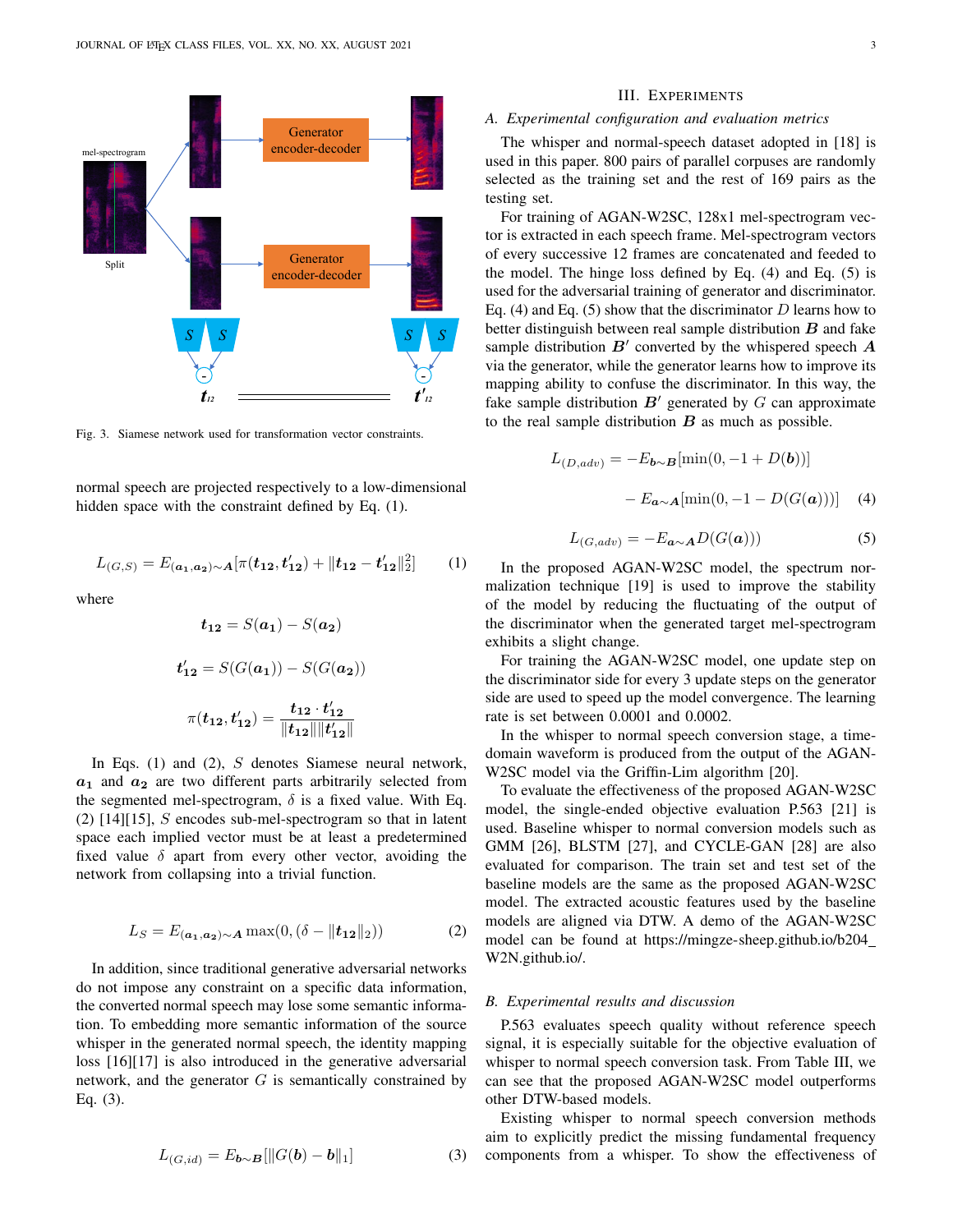<span id="page-3-0"></span>TABLE III OBJECTIVE EVALUATION RESULTS (SINGLE-ENDED INDICATOR)

| <b>MODEL</b>   | P.563 |
|----------------|-------|
| <b>WHISPER</b> | 1.009 |
| <b>GMM</b>     | 1.163 |
| <b>BLSTM</b>   | 1.247 |
| CYCLE-GAN      | 1.107 |
| AGAN-W2SC      | 1.872 |
| NORMAL         | 2.667 |
|                |       |

the proposed method for generating implicitly the pitch of the estimated normal speech from a whisper, we draw the  $F_0$  curves of the reference normal speech and the converted speeches generated by different methods in Figure [4.](#page-3-1) As shown in Figure [4,](#page-3-1) the  $F_0$  curve obtained by AGAN-W2SC exhibits a closer frequency contour with that of the reference normal speech, indicating that the model can effectively and competitively generate the fundamental frequency which is missed in a whispered speech.



<span id="page-3-1"></span>Fig. 4.  $F_0$  curve estimated by different whisper to normal speech conversion methods (test001.wav: The drug is also incorporated in supplements) (a) Reference normal speech; (b) GMM; (c) BLSTM; (d) Cycle-GAN; (e) AGAN-W2SC.

We calculate the root mean square error (RMSE) [\[29\]](#page-4-24) of the fundamental frequency of the converted normal speech and the reference normal speech using 169 utterances. The RMSE equation is defined in Eq.  $(6)$ , where k is the total number of whisper-normal speech pairs after alignment, and

 $F_0^c$  and  $F_0^t$  are the  $F_0$  of the converted and the reference speech signals, respectively. There are two ways to calculate the RMSE value of the fundamental frequency: one is to directly calculate the  $F_0$  of the speech aligned by DTW, which we call  $F_0\_original$  in this paper; the other is by removing the silence frame after time alignment and then calculate it, which we call  $F_0$  *processed* in this paper.

$$
RMSE(F_0) = \sqrt{\sum_{i=1}^{k} (F_{0_i}^c - F_{0_i}^t)^2}
$$
 (6)

As can be seen from Figure [5,](#page-3-2) the proposed AGAN-W2SC has no special advantages over other models. This is due to the fundamental frequency of the speech is extracted frame by frame and then summed to get the RMSE value. The lowest RMSE value does not necessarily mean that every frame of speech is good, especially for some key frames. In addition, for calculating RMSE of  $F_0$ , it is necessary to align the converted speech and the reference normal speech to be of the same length in sample points, resulting in some distortions in speech quality. In fact, in terms of subjective auditory perception, AGAN-W2SC is superior to the other three baseline models. The two RMSE results shown in Figure [5](#page-3-2) show that our proposed method can generate effective and competitive fundamental frequency components.



<span id="page-3-2"></span>Fig. 5. RMSE of estimated  $F_0$  and ground truth  $F_0$ .

## IV. CONCLUSION

In this paper, a novel whisper to normal speech conversion model realized by an attention-guided generative adversarial network incorporating an autoencoder has been presented. Different from existing methods where speech corpus needs to be aligned by DTW before training, the proposed model is based on frame-level speech feature and conducts timealigning adaptively through a self-attention mechanism. While the traditional methods explicitly predict the fundamental frequency of a target normal speech, the proposed method can implicitly generate the fundamental frequency from a whispered speech. Experimental results have indicated that the proposed method is effective and competitive for whisper to normal speech conversion.